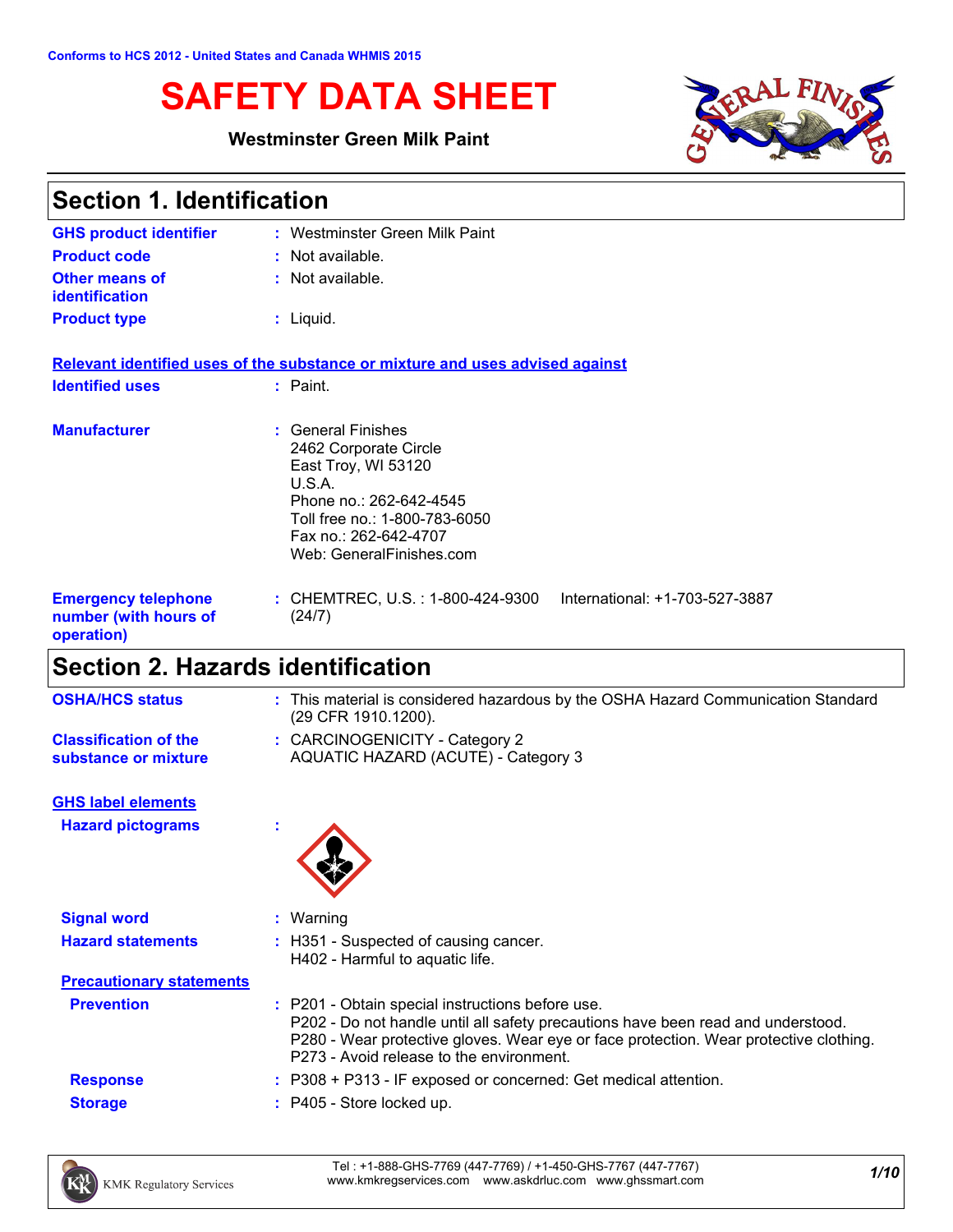

## **Section 2. Hazards identification**

- **Disposal <b>EXEC**: P501 Dispose of contents and container in accordance with all local, regional, national and international regulations.
- **Hazards not otherwise classified**

# **Section 3. Composition/information on ingredients**

**:** None known.

| <b>Substance/mixture</b><br>: Mixture |
|---------------------------------------|
|---------------------------------------|

#### **Other means of identification**

| Mixture |
|---------|
|         |
|         |
|         |

**:** Not available.

| Ingredient name                  | $\frac{1}{2}$ | <b>CAS number</b> |
|----------------------------------|---------------|-------------------|
| Titanium dioxide                 | 0.1           | 13463-67-7        |
| 3-lodo-2-propynyl butylcarbamate | $0.001 - 0.1$ | 55406-53-6        |

**United States: The exact percentage (concentration) in the composition has been withheld as a trade secret in accordance with paragraph (i) of §1910.1200.**

**Canada: The exact percentage (concentration) in the composition has been withheld as a trade secret in accordance with the amended HPR as of April 2018.**

**There are no additional ingredients present which, within the current knowledge of the supplier and in the concentrations applicable, are classified as hazardous to health or the environment and hence require reporting in this section.**

**Occupational exposure limits, if available, are listed in Section 8.**

## **Section 4. First aid measures**

## **Description of necessary first aid measures**

| <b>Eye contact</b>  | : Immediately flush eyes with plenty of water, occasionally lifting the upper and lower<br>eyelids. Check for and remove any contact lenses. Continue to rinse for at least 20<br>minutes. Get medical attention.                                                                                                                                                                                                                                                                                                                                                                                                                                                                                                                                                         |
|---------------------|---------------------------------------------------------------------------------------------------------------------------------------------------------------------------------------------------------------------------------------------------------------------------------------------------------------------------------------------------------------------------------------------------------------------------------------------------------------------------------------------------------------------------------------------------------------------------------------------------------------------------------------------------------------------------------------------------------------------------------------------------------------------------|
| <b>Inhalation</b>   | : Remove victim to fresh air and keep at rest in a position comfortable for breathing. If not<br>breathing, if breathing is irregular or if respiratory arrest occurs, provide artificial<br>respiration or oxygen by trained personnel. It may be dangerous to the person providing<br>aid to give mouth-to-mouth resuscitation. Get medical attention. If unconscious, place<br>in recovery position and get medical attention immediately. Maintain an open airway.<br>Loosen tight clothing such as a collar, tie, belt or waistband.                                                                                                                                                                                                                                 |
| <b>Skin contact</b> | : Flush contaminated skin with plenty of water. Continue to rinse for at least 20 minutes.<br>Get medical attention. Wash clothing before reuse. Clean shoes thoroughly before<br>reuse.                                                                                                                                                                                                                                                                                                                                                                                                                                                                                                                                                                                  |
| <b>Ingestion</b>    | : Wash out mouth with water. Remove dentures if any. Remove victim to fresh air and<br>keep at rest in a position comfortable for breathing. If material has been swallowed and<br>the exposed person is conscious, give small quantities of water to drink. Stop if the<br>exposed person feels sick as vomiting may be dangerous. Do not induce vomiting<br>unless directed to do so by medical personnel. If vomiting occurs, the head should be<br>kept low so that vomit does not enter the lungs. Get medical attention. Never give<br>anything by mouth to an unconscious person. If unconscious, place in recovery position<br>and get medical attention immediately. Maintain an open airway. Loosen tight clothing<br>such as a collar, tie, belt or waistband. |

### **Most important symptoms/effects, acute and delayed**

| <b>Potential acute health effects</b> |                                                     |
|---------------------------------------|-----------------------------------------------------|
| Eye contact                           | : No known significant effects or critical hazards. |
| <b>Inhalation</b>                     | : No known significant effects or critical hazards. |
| <b>Skin contact</b>                   | : No known significant effects or critical hazards. |
| <b>Ingestion</b>                      | : No known significant effects or critical hazards. |

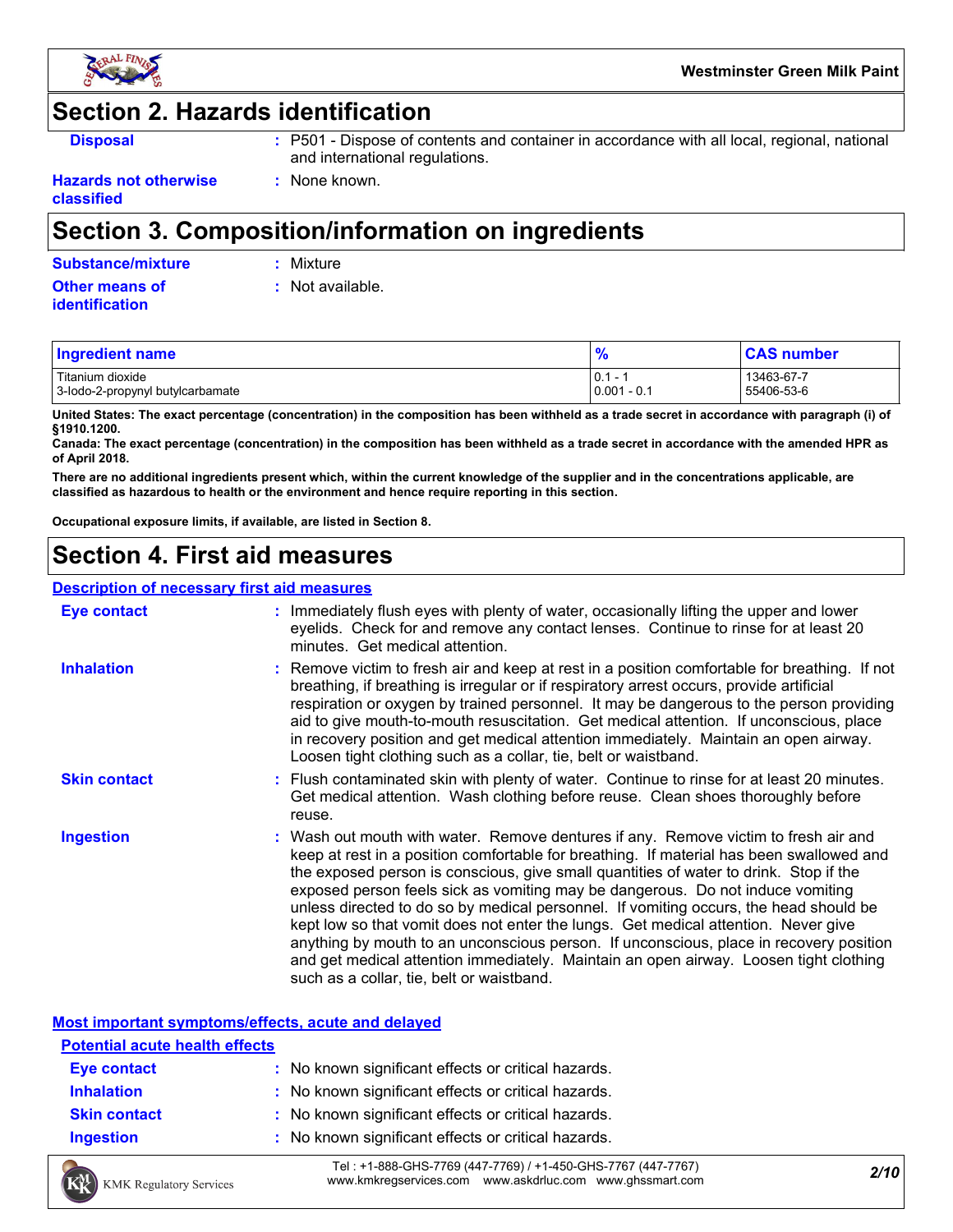

**Westminster Green Milk Paint**

# **Section 4. First aid measures**

| <b>Over-exposure signs/symptoms</b> |  |
|-------------------------------------|--|
|                                     |  |

| <b>Eye contact</b>                | : No known significant effects or critical hazards.                                                                                                                           |  |  |
|-----------------------------------|-------------------------------------------------------------------------------------------------------------------------------------------------------------------------------|--|--|
| <b>Inhalation</b>                 | : No known significant effects or critical hazards.                                                                                                                           |  |  |
| <b>Skin contact</b>               | : No known significant effects or critical hazards.                                                                                                                           |  |  |
| <b>Ingestion</b>                  | : No known significant effects or critical hazards.                                                                                                                           |  |  |
|                                   | Indication of immediate medical attention and special treatment needed, if necessary                                                                                          |  |  |
| <b>Notes to physician</b>         | : Treat symptomatically. Contact poison treatment specialist immediately if large<br>quantities have been ingested or inhaled.                                                |  |  |
| <b>Specific treatments</b>        | : No specific treatment.                                                                                                                                                      |  |  |
| <b>Protection of first-aiders</b> | : No action shall be taken involving any personal risk or without suitable training. It may<br>be dangerous to the person providing aid to give mouth-to-mouth resuscitation. |  |  |

**See toxicological information (Section 11)**

# **Section 5. Fire-fighting measures**

| <b>Extinguishing media</b>                               |                                                                                                                                                                                                     |
|----------------------------------------------------------|-----------------------------------------------------------------------------------------------------------------------------------------------------------------------------------------------------|
| <b>Suitable extinguishing</b><br>media                   | $\therefore$ In case of fire, use water spray (fog), foam, dry chemical or CO <sub>2</sub> .                                                                                                        |
| <b>Unsuitable extinguishing</b><br>media                 | : None known.                                                                                                                                                                                       |
| <b>Specific hazards arising</b><br>from the chemical     | : No specific fire or explosion hazard.                                                                                                                                                             |
| <b>Hazardous thermal</b><br>decomposition products       | : Decomposition products may include the following materials:<br>carbon dioxide<br>carbon monoxide<br>metal oxide/oxides                                                                            |
| <b>Special protective actions</b><br>for fire-fighters   | : Promptly isolate the scene by removing all persons from the vicinity of the incident if<br>there is a fire. No action shall be taken involving any personal risk or without suitable<br>training. |
| <b>Special protective</b><br>equipment for fire-fighters | : Fire-fighters should wear appropriate protective equipment and self-contained breathing<br>apparatus (SCBA) with a full face-piece operated in positive pressure mode.                            |

## **Section 6. Accidental release measures**

|                                | <b>Personal precautions, protective equipment and emergency procedures</b>                                                                                                                                                                                                                                                                                                                                       |
|--------------------------------|------------------------------------------------------------------------------------------------------------------------------------------------------------------------------------------------------------------------------------------------------------------------------------------------------------------------------------------------------------------------------------------------------------------|
| For non-emergency<br>personnel | : No action shall be taken involving any personal risk or without suitable training.<br>Evacuate surrounding areas. Keep unnecessary and unprotected personnel from<br>entering. Do not touch or walk through spilled material. Avoid breathing vapor or mist.<br>Provide adequate ventilation. Wear appropriate respirator when ventilation is<br>inadequate. Put on appropriate personal protective equipment. |
| For emergency responders       | : If specialized clothing is required to deal with the spillage, take note of any information in<br>Section 8 on suitable and unsuitable materials. See also the information in "For non-<br>emergency personnel".                                                                                                                                                                                               |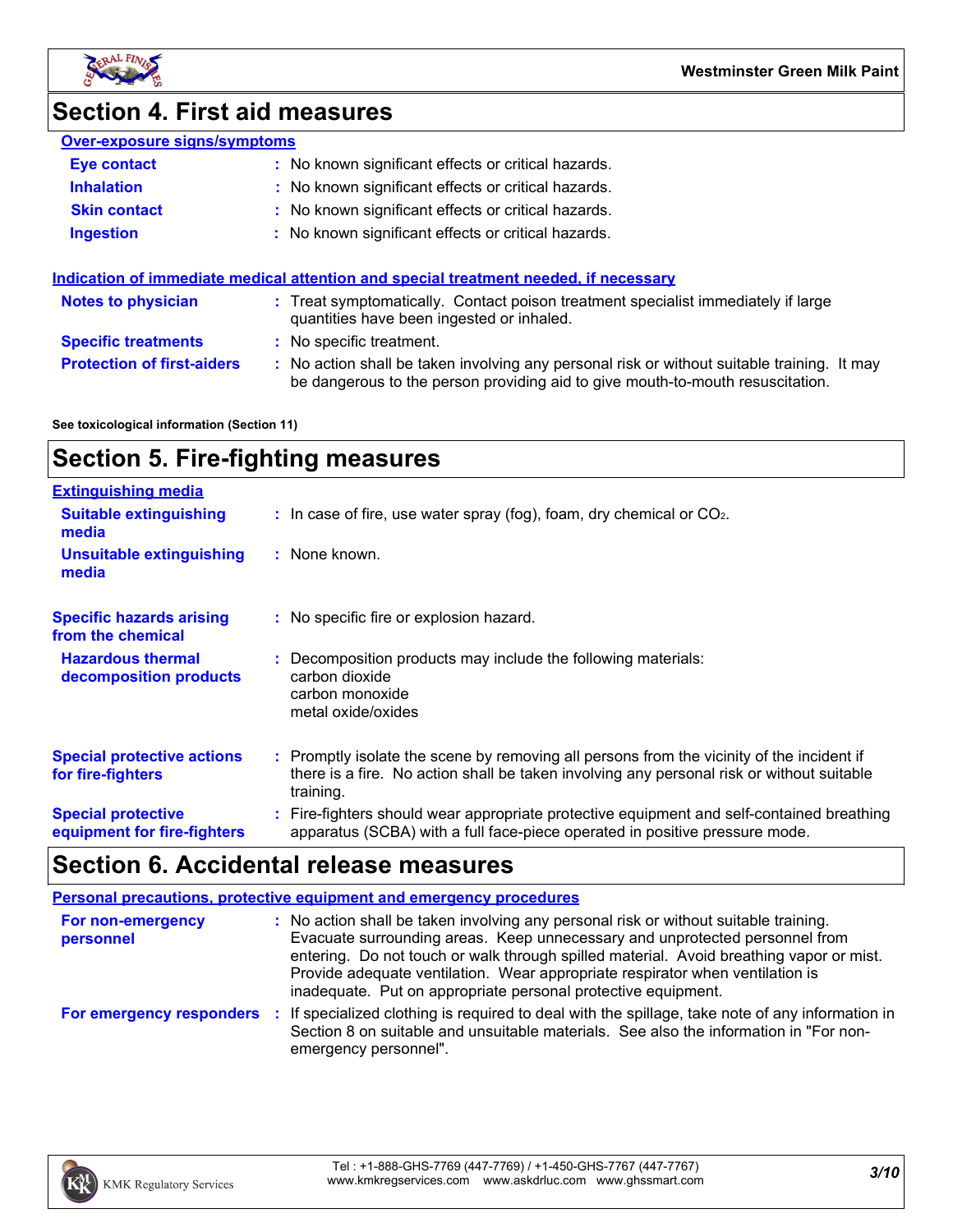

## **Section 6. Accidental release measures**

**Environmental precautions :** Avoid dispersal of spilled material and runoff and contact with soil, waterways, drains and sewers. Inform the relevant authorities if the product has caused environmental pollution (sewers, waterways, soil or air). Water polluting material. May be harmful to the environment if released in large quantities.

#### **Methods and materials for containment and cleaning up**

**Spill** Stop leak if without risk. Move containers from spill area. Approach release from spill upwind. Prevent entry into sewers, water courses, basements or confined areas. Wash spillages into an effluent treatment plant or proceed as follows. Contain and collect spillage with non-combustible, absorbent material e.g. sand, earth, vermiculite or diatomaceous earth and place in container for disposal according to local regulations (see Section 13). Dispose of via a licensed waste disposal contractor. Contaminated absorbent material may pose the same hazard as the spilled product. Note: see Section 1 for emergency contact information and Section 13 for waste disposal.

## **Section 7. Handling and storage**

#### **Precautions for safe handling**

| <b>Protective measures</b>                                                       | : Put on appropriate personal protective equipment (see Section 8). Avoid exposure -<br>obtain special instructions before use. Do not handle until all safety precautions have<br>been read and understood. Do not get in eyes or on skin or clothing. Do not ingest.<br>Avoid breathing vapor or mist. Avoid release to the environment. If during normal use<br>the material presents a respiratory hazard, use only with adequate ventilation or wear<br>appropriate respirator. Keep in the original container or an approved alternative made<br>from a compatible material, kept tightly closed when not in use. Empty containers retain<br>product residue and can be hazardous. Do not reuse container. |
|----------------------------------------------------------------------------------|------------------------------------------------------------------------------------------------------------------------------------------------------------------------------------------------------------------------------------------------------------------------------------------------------------------------------------------------------------------------------------------------------------------------------------------------------------------------------------------------------------------------------------------------------------------------------------------------------------------------------------------------------------------------------------------------------------------|
| <b>Advice on general</b><br>occupational hygiene                                 | : Eating, drinking and smoking should be prohibited in areas where this material is<br>handled, stored and processed. Workers should wash hands and face before eating,<br>drinking and smoking. See also Section 8 for additional information on hygiene<br>measures.                                                                                                                                                                                                                                                                                                                                                                                                                                           |
| <b>Conditions for safe storage,</b><br>including any<br><i>incompatibilities</i> | Store in accordance with local regulations. Store in original container protected from<br>direct sunlight in a dry, cool and well-ventilated area, away from incompatible materials<br>(see Section 10) and food and drink. Store locked up. Keep container tightly closed<br>and sealed until ready for use. Containers that have been opened must be carefully<br>resealed and kept upright to prevent leakage. Do not store in unlabeled containers.<br>Use appropriate containment to avoid environmental contamination. See Section 10 for<br>incompatible materials before handling or use.                                                                                                                |

## **Section 8. Exposure controls/personal protection**

#### **Control parameters**

**United States**

| <b>Occupational exposure limits</b> |                                                                                                                                                                                    |
|-------------------------------------|------------------------------------------------------------------------------------------------------------------------------------------------------------------------------------|
| Ingredient name                     | <b>Exposure limits</b>                                                                                                                                                             |
| Titanium dioxide                    | <b>ACGIH TLV (United States, 3/2017).</b><br>TWA: 10 mg/m <sup>3</sup> 8 hours.<br><b>OSHA PEL (United States, 6/2016).</b><br>TWA: 15 mg/m <sup>3</sup> 8 hours. Form: Total dust |
| 3-lodo-2-propynyl butylcarbamate    | None.                                                                                                                                                                              |

#### **Canada**

**Occupational exposure limits**

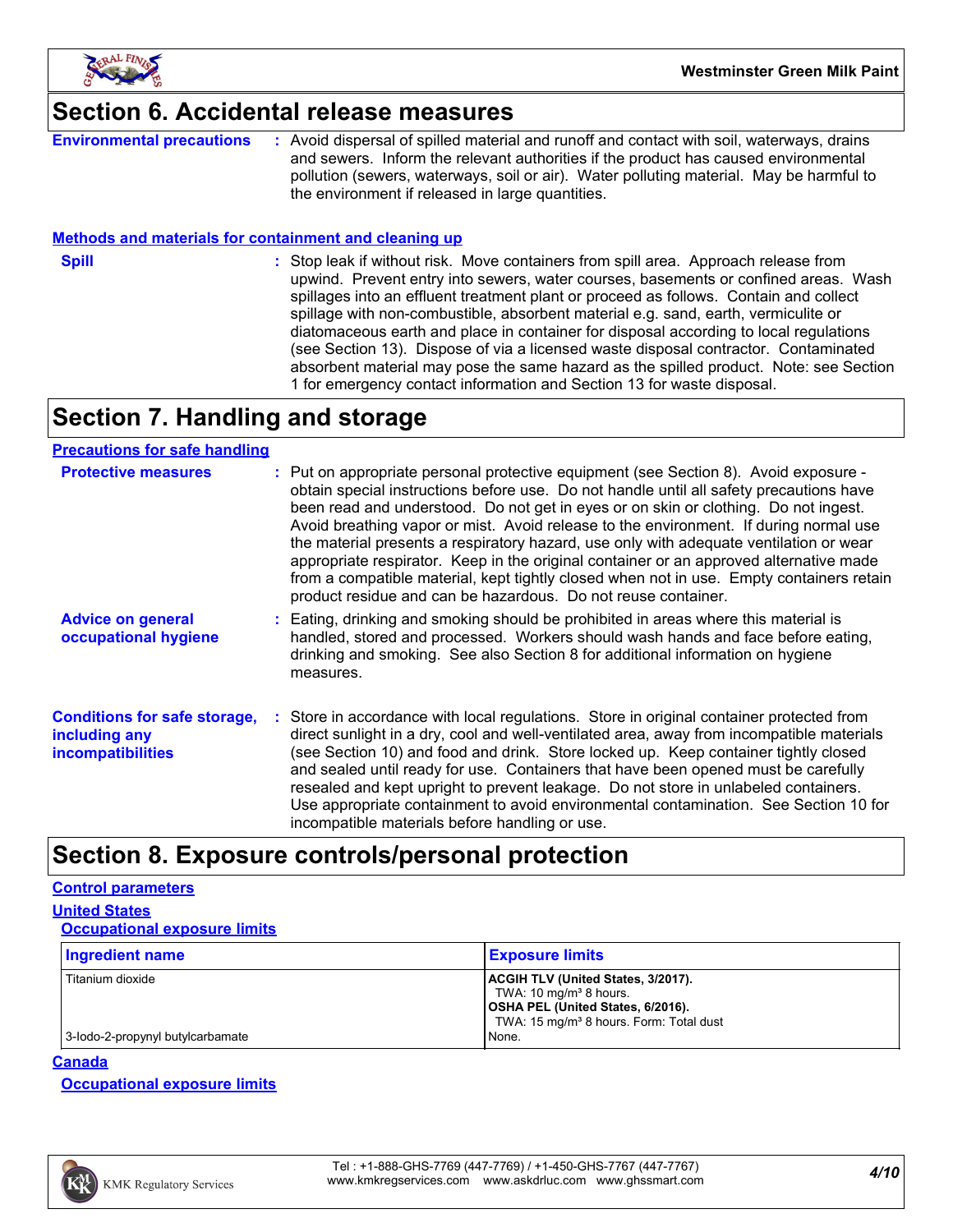

# **Section 8. Exposure controls/personal protection**

| <b>Ingredient name</b>                            | <b>Exposure limits</b>                                                           |                                                                                                                                                                                                                                                                                                                                                                                                                                                                                                                                                                               |
|---------------------------------------------------|----------------------------------------------------------------------------------|-------------------------------------------------------------------------------------------------------------------------------------------------------------------------------------------------------------------------------------------------------------------------------------------------------------------------------------------------------------------------------------------------------------------------------------------------------------------------------------------------------------------------------------------------------------------------------|
| Titanium dioxide                                  |                                                                                  | CA Alberta Provincial (Canada, 4/2009).<br>8 hrs OEL: 10 mg/m <sup>3</sup> 8 hours.<br>CA British Columbia Provincial (Canada, 6/2017).<br>TWA: 3 mg/m <sup>3</sup> 8 hours. Form: Respirable dust<br>TWA: 10 mg/m <sup>3</sup> 8 hours. Form: Total dust<br>CA Ontario Provincial (Canada, 1/2018).<br>TWA: 10 mg/m <sup>3</sup> 8 hours.<br>CA Quebec Provincial (Canada, 1/2014).<br>TWAEV: 10 mg/m <sup>3</sup> 8 hours. Form: Total dust<br>CA Saskatchewan Provincial (Canada, 7/2013).<br>STEL: 20 mg/m <sup>3</sup> 15 minutes.<br>TWA: 10 mg/m <sup>3</sup> 8 hours. |
| <b>Appropriate engineering</b><br><b>controls</b> | airborne contaminants below any recommended or statutory limits.                 | If user operations generate dust, fumes, gas, vapor or mist, use process enclosures,<br>local exhaust ventilation or other engineering controls to keep worker exposure to                                                                                                                                                                                                                                                                                                                                                                                                    |
| <b>Environmental exposure</b><br><b>controls</b>  | ÷.<br>they comply with the requirements of environmental protection legislation. | Emissions from ventilation or work process equipment should be checked to ensure                                                                                                                                                                                                                                                                                                                                                                                                                                                                                              |
| <b>Individual protection measures</b>             |                                                                                  |                                                                                                                                                                                                                                                                                                                                                                                                                                                                                                                                                                               |
| <b>Hygiene measures</b>                           | showers are close to the workstation location.                                   | : Wash hands, forearms and face thoroughly after handling chemical products, before<br>eating, smoking and using the lavatory and at the end of the working period.<br>Appropriate techniques should be used to remove potentially contaminated clothing.<br>Wash contaminated clothing before reusing. Ensure that eyewash stations and safety                                                                                                                                                                                                                               |
| <b>Eye/face protection</b>                        | ÷.                                                                               | Safety eyewear complying with an approved standard should be used when a risk<br>assessment indicates this is necessary to avoid exposure to liquid splashes, mists,<br>gases or dusts. If contact is possible, the following protection should be worn, unless<br>the assessment indicates a higher degree of protection: safety glasses with side-shields.                                                                                                                                                                                                                  |
| <b>Skin protection</b>                            |                                                                                  |                                                                                                                                                                                                                                                                                                                                                                                                                                                                                                                                                                               |
| <b>Hand protection</b>                            | protection time of the gloves cannot be accurately estimated.                    | Chemical-resistant, impervious gloves complying with an approved standard should be<br>worn at all times when handling chemical products if a risk assessment indicates this is<br>necessary. Considering the parameters specified by the glove manufacturer, check<br>during use that the gloves are still retaining their protective properties. It should be<br>noted that the time to breakthrough for any glove material may be different for different<br>glove manufacturers. In the case of mixtures, consisting of several substances, the                           |
| <b>Body protection</b>                            | handling this product.                                                           | : Personal protective equipment for the body should be selected based on the task being<br>performed and the risks involved and should be approved by a specialist before                                                                                                                                                                                                                                                                                                                                                                                                     |
| <b>Other skin protection</b>                      | specialist before handling this product.                                         | : Appropriate footwear and any additional skin protection measures should be selected<br>based on the task being performed and the risks involved and should be approved by a                                                                                                                                                                                                                                                                                                                                                                                                 |
| <b>Respiratory protection</b>                     | aspects of use.                                                                  | Based on the hazard and potential for exposure, select a respirator that meets the<br>appropriate standard or certification. Respirators must be used according to a<br>respiratory protection program to ensure proper fitting, training, and other important                                                                                                                                                                                                                                                                                                                |

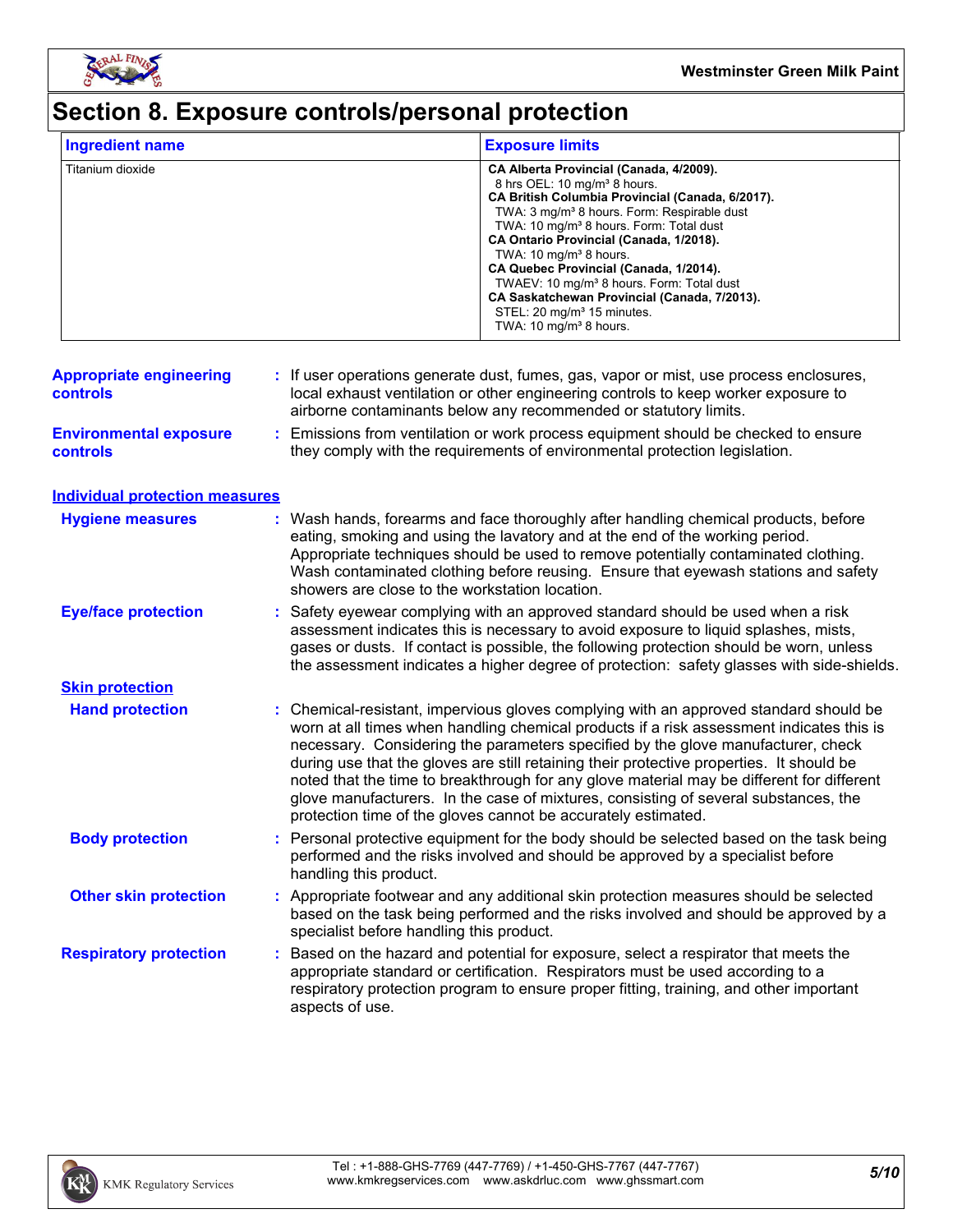

# **Section 9. Physical and chemical properties**

#### **Appearance**

| : Liquid. [Viscous.]                 |
|--------------------------------------|
| : Green.                             |
| $:$ Latex.                           |
| Not available.                       |
| : 7.8 to 9                           |
| : Not available.                     |
| Not available.                       |
| : Not available.                     |
| : Not available.                     |
| : Not available.                     |
| : Not available.                     |
| : Not available.                     |
| $: 9.84$ lb/gal                      |
| : Not available.                     |
| : Soluble in water.                  |
| : Not available.                     |
| $:$ Not available.                   |
| : Not available.                     |
| Dynamic: 1500 mPa s (1500 cP) @ 75°F |
| : 37 g/L                             |
| : Not available.                     |
|                                      |

# **Section 10. Stability and reactivity**

| <b>Reactivity</b>                                   | : No specific test data related to reactivity available for this product or its ingredients.              |
|-----------------------------------------------------|-----------------------------------------------------------------------------------------------------------|
| <b>Chemical stability</b>                           | : The product is stable.                                                                                  |
| <b>Possibility of hazardous</b><br><b>reactions</b> | : Under normal conditions of storage and use, hazardous reactions will not occur.                         |
| <b>Conditions to avoid</b>                          | : Protect from freezing.                                                                                  |
| <b>Incompatible materials</b>                       | : Reactive or incompatible with the following materials: oxidizing materials.                             |
| <b>Hazardous decomposition</b><br>products          | : Under normal conditions of storage and use, hazardous decomposition products should<br>not be produced. |

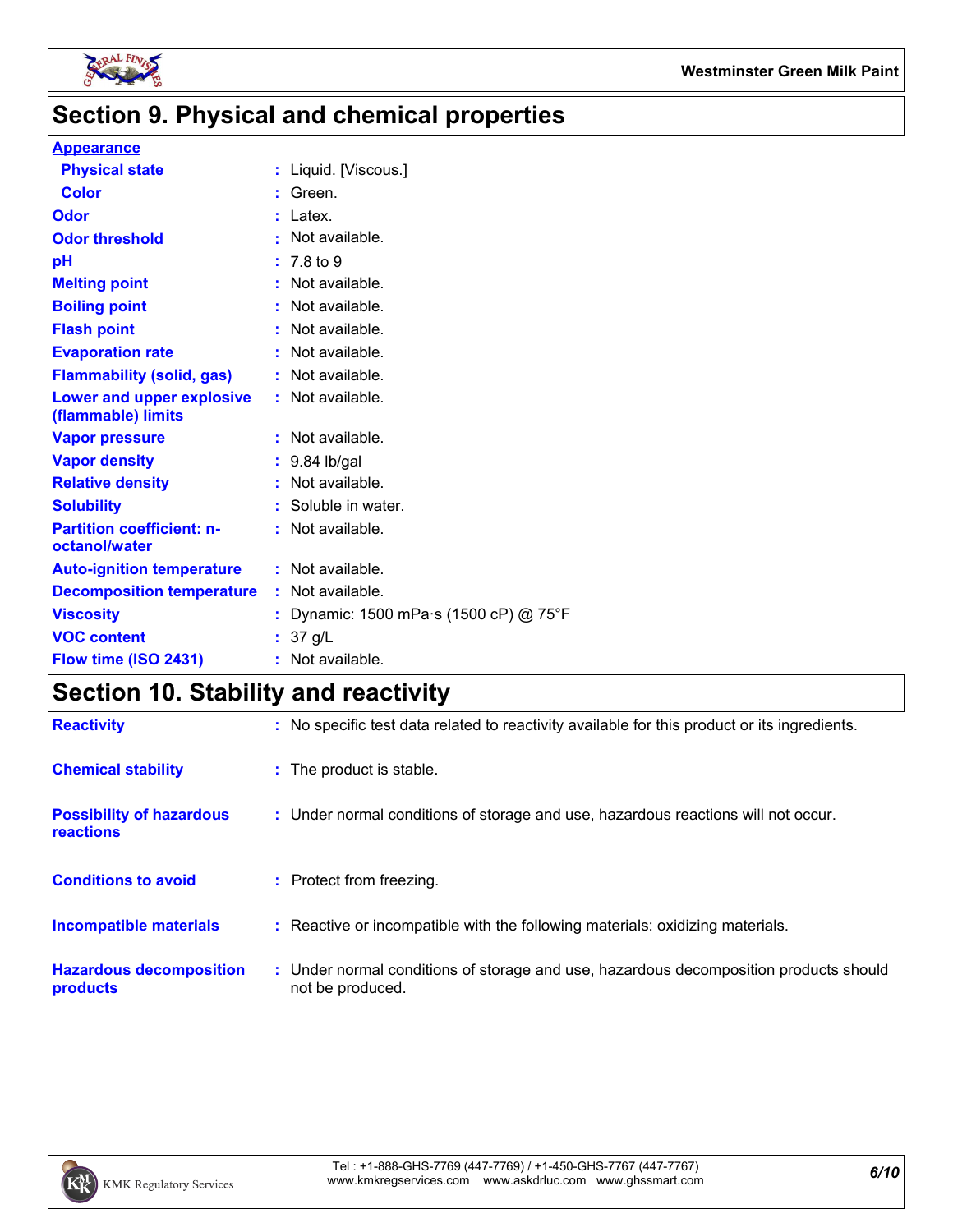

## **Section 11. Toxicological information**

## **Information on toxicological effects**

#### **Acute toxicity**

| <b>Product/ingredient name</b>   | Result    | <b>Species</b> | <b>Dose</b> | <b>Exposure</b> |
|----------------------------------|-----------|----------------|-------------|-----------------|
| 3-lodo-2-propynyl butylcarbamate | LD50 Oral | Rat            | 1470 mg/kg  |                 |

#### **Irritation/Corrosion**

There is no data available.

#### **Sensitization**

There is no data available.

#### **Mutagenicity**

There is no data available.

#### **Carcinogenicity**

#### **Classification**

| <b>Product/ingredient name</b> | <b>OSHA</b> | <b>IARC</b> | <b>NTP</b> |
|--------------------------------|-------------|-------------|------------|
| Titanium dioxide               |             | 2B          |            |

#### **Reproductive toxicity**

There is no data available.

#### **Teratogenicity**

There is no data available.

#### **Specific target organ toxicity (single exposure)**

There is no data available.

### **Specific target organ toxicity (repeated exposure)**

| <b>Name</b>                      | <b>Category</b> | <b>Target organs</b> |
|----------------------------------|-----------------|----------------------|
| 3-lodo-2-propynyl butylcarbamate | Category        | larynx               |

#### **Aspiration hazard**

There is no data available.

#### **Information on the likely :** Dermal contact. Eye contact. Inhalation. Ingestion.

## **routes of exposure Potential acute health effects**

| <b>Eye contact</b>  | : No known significant effects or critical hazards. |
|---------------------|-----------------------------------------------------|
| <b>Inhalation</b>   | : No known significant effects or critical hazards. |
| <b>Skin contact</b> | : No known significant effects or critical hazards. |
| <b>Ingestion</b>    | : No known significant effects or critical hazards. |

## **Symptoms related to the physical, chemical and toxicological characteristics**

| <b>Eye contact</b>  | : No known significant effects or critical hazards. |
|---------------------|-----------------------------------------------------|
| <b>Inhalation</b>   | : No known significant effects or critical hazards. |
| <b>Skin contact</b> | : No known significant effects or critical hazards. |
| Ingestion           | : No known significant effects or critical hazards. |

**Delayed and immediate effects and also chronic effects from short and long term exposure Short term exposure**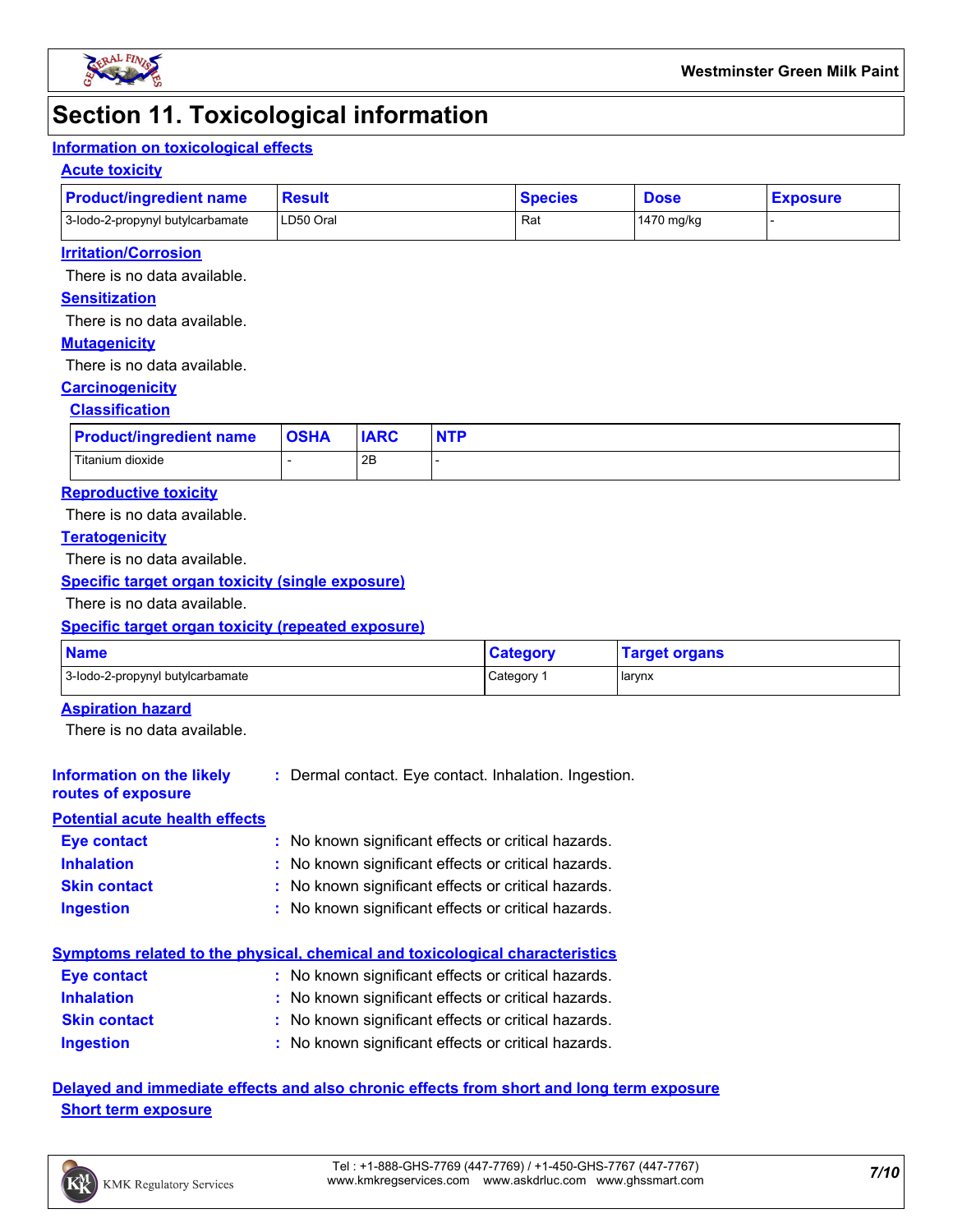

# **Section 11. Toxicological information**

| <b>Potential immediate</b><br><b>effects</b> | : No known significant effects or critical hazards.                                         |
|----------------------------------------------|---------------------------------------------------------------------------------------------|
| <b>Potential delayed effects</b>             | : No known significant effects or critical hazards.                                         |
| <b>Long term exposure</b>                    |                                                                                             |
| <b>Potential immediate</b><br><b>effects</b> | : No known significant effects or critical hazards.                                         |
| <b>Potential delayed effects</b>             | : No known significant effects or critical hazards.                                         |
| <b>Potential chronic health effects</b>      |                                                                                             |
| <b>General</b>                               | : No known significant effects or critical hazards.                                         |
| <b>Carcinogenicity</b>                       | : Suspected of causing cancer. Risk of cancer depends on duration and level of<br>exposure. |
| <b>Mutagenicity</b>                          | : No known significant effects or critical hazards.                                         |
| <b>Teratogenicity</b>                        | : No known significant effects or critical hazards.                                         |
| <b>Developmental effects</b>                 | : No known significant effects or critical hazards.                                         |
| <b>Fertility effects</b>                     | : No known significant effects or critical hazards.                                         |
|                                              |                                                                                             |

#### **Numerical measures of toxicity**

**Acute toxicity estimates**

There is no data available.

# **Section 12. Ecological information**

#### **Toxicity**

| <b>Product/ingredient name</b>   | Result                                | <b>Species</b>                        | <b>Exposure</b> |
|----------------------------------|---------------------------------------|---------------------------------------|-----------------|
| l Titanium dioxide               | Acute LC50 >1000000 µg/L Marine water | l Fish - Fundulus heteroclitus        | 96 hours        |
| 3-lodo-2-propynyl butylcarbamate | Acute LC50 500 ppb Fresh water        | Crustaceans - Hyalella azteca         | 48 hours        |
|                                  | Acute LC50 40 ppb Fresh water         | Daphnia - Daphnia magna               | 48 hours        |
|                                  | Acute LC50 67 µg/L Fresh water        | Fish - Oncorhynchus mykiss - Juvenile | 96 hours        |
|                                  |                                       | (Fledgling, Hatchling, Weanling)      |                 |
|                                  | Chronic NOEC 8.4 ppb                  | Fish - Pimephales promelas            | 35 days         |

## **Persistence and degradability**

There is no data available.

#### **Bioaccumulative potential**

There is no data available.

## **Mobility in soil**

**Soil/water partition coefficient (KOC)**

**:** Not available.

#### **Other adverse effects** : No known significant effects or critical hazards.

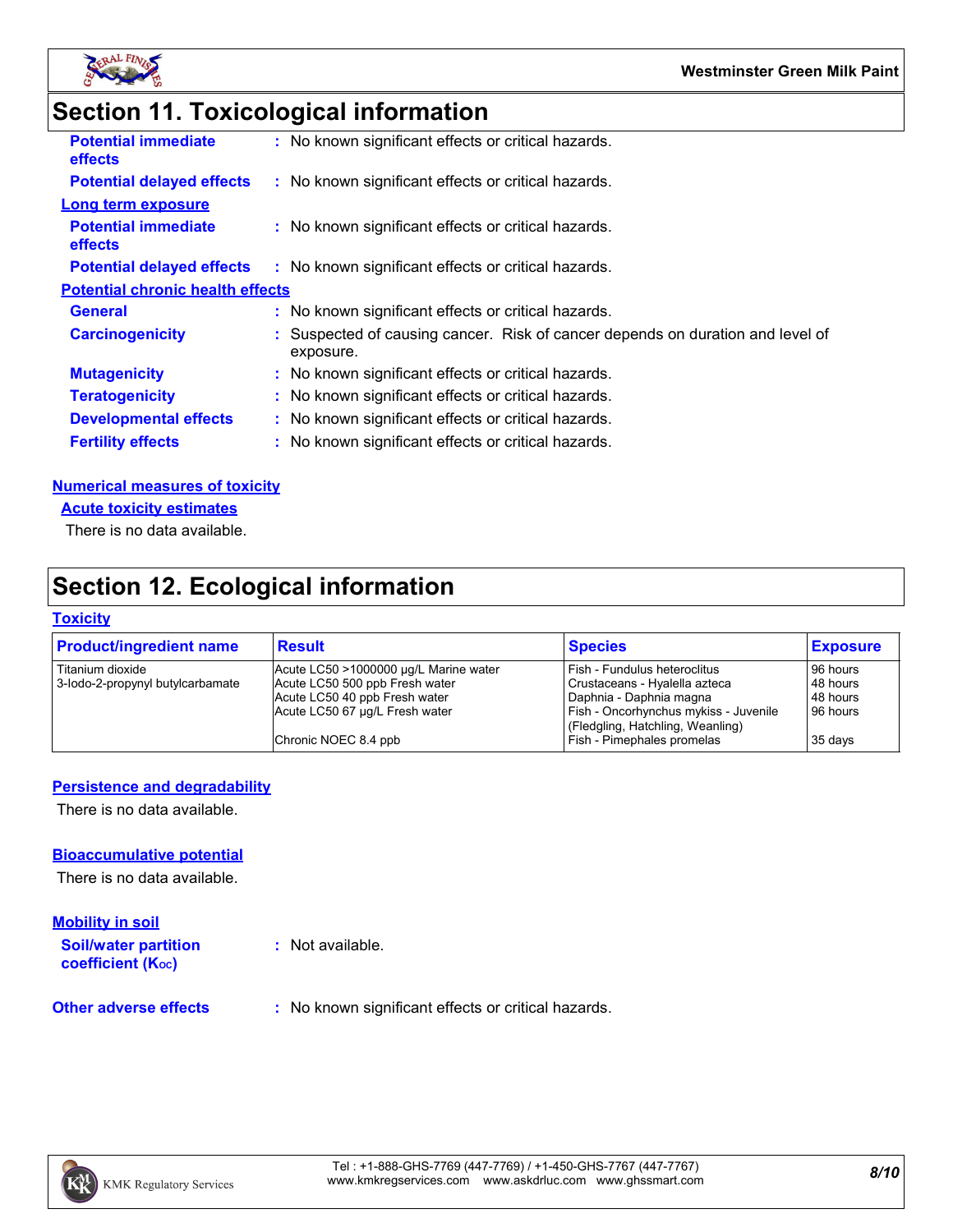

## **Section 13. Disposal considerations**

**Disposal methods :**

The generation of waste should be avoided or minimized wherever possible. Disposal of this product, solutions and any by-products should comply with the requirements of environmental protection and waste disposal legislation and any regional local authority requirements. Dispose of surplus and non-recyclable products via a licensed waste disposal contractor. Waste should not be disposed of untreated to the sewer unless fully compliant with the requirements of all authorities with jurisdiction. Waste packaging should be recycled. Incineration or landfill should only be considered when recycling is not feasible. This material and its container must be disposed of in a safe way. Care should be taken when handling empty containers that have not been cleaned or rinsed out. Empty containers or liners may retain some product residues. Avoid dispersal of spilled material and runoff and contact with soil, waterways, drains and sewers.

## **Section 14. Transport information**

|                                      | <b>DOT Classification</b> | <b>TDG Classification</b> | <b>IMDG</b>    | <b>IATA</b>              |
|--------------------------------------|---------------------------|---------------------------|----------------|--------------------------|
| <b>UN number</b>                     | Not regulated.            | Not regulated.            | Not regulated. | Not regulated.           |
| <b>UN proper</b><br>shipping name    |                           |                           |                |                          |
| <b>Transport</b><br>hazard class(es) |                           | -                         |                |                          |
| <b>Packing group</b>                 | $\overline{\phantom{a}}$  | -                         |                | $\overline{\phantom{0}}$ |
| <b>Environmental</b><br>hazards      | No.                       | No.                       | No.            | No.                      |

**AERG :** Not applicable

**Special precautions for user Transport within user's premises:** always transport in closed containers that are **:** upright and secure. Ensure that persons transporting the product know what to do in the event of an accident or spillage.

# **Section 15. Regulatory information**

| <b>U.S. Federal regulations</b>                                                   | : United States inventory (TSCA 8b): All components are listed or exempted.<br>Clean Water Act (CWA) 311: Cyclohexane |  |  |
|-----------------------------------------------------------------------------------|-----------------------------------------------------------------------------------------------------------------------|--|--|
| <b>Clean Air Act Section 112</b><br>(b) Hazardous Air<br><b>Pollutants (HAPS)</b> | : Not listed                                                                                                          |  |  |
| <b>Clean Air Act Section 602</b><br><b>Class I Substances</b>                     | : Not listed                                                                                                          |  |  |
| <b>Clean Air Act Section 602</b><br><b>Class II Substances</b>                    | : Not listed                                                                                                          |  |  |
| <b>DEA List I Chemicals</b><br>(Precursor Chemicals)                              | : Not listed                                                                                                          |  |  |
| <b>DEA List II Chemicals</b><br>(Essential Chemicals)                             | : Not listed                                                                                                          |  |  |

**SARA 302/304**